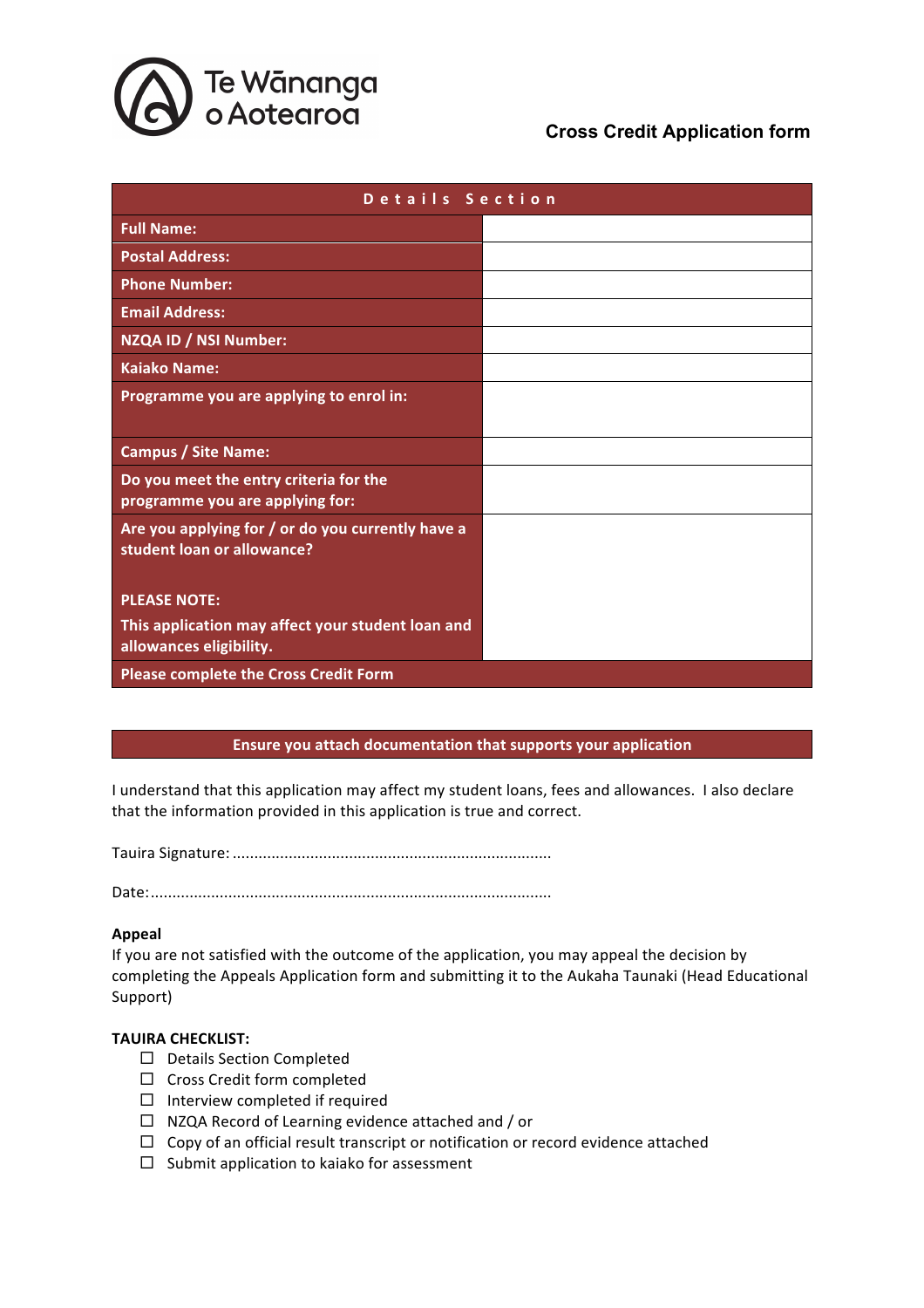

# **Cross Credit Application form**

**Cross Credit Form**

lease fill in below the NZQA unit standard/s you would like to Cross Credit.

| NZQA Unit Standards to be Transferred From: |                  |              |               |                    |                                                                                                                        | <b>Cross Creditred to TWoA:</b>          | <b>Assessment</b><br>(Section to be completed by<br>Kaiako and Peer Reviewer) |  |
|---------------------------------------------|------------------|--------------|---------------|--------------------|------------------------------------------------------------------------------------------------------------------------|------------------------------------------|-------------------------------------------------------------------------------|--|
| <b>Unit No</b>                              | <b>Unit Name</b> | <b>Level</b> | <b>Credit</b> | <b>Achieved At</b> | Name and attach a<br>copy of an official<br><b>Transcript or</b><br><b>Result Notice or</b><br><b>Record of Notice</b> | Paper/<br>Unit/<br><b>Module</b><br>Code | <b>Title of</b><br>Paper/Unit/Module                                          |  |
|                                             |                  |              |               |                    |                                                                                                                        |                                          |                                                                               |  |
|                                             |                  |              |               |                    |                                                                                                                        |                                          |                                                                               |  |
|                                             |                  |              |               |                    |                                                                                                                        |                                          |                                                                               |  |
|                                             |                  |              |               |                    |                                                                                                                        |                                          |                                                                               |  |
|                                             |                  |              |               |                    |                                                                                                                        |                                          |                                                                               |  |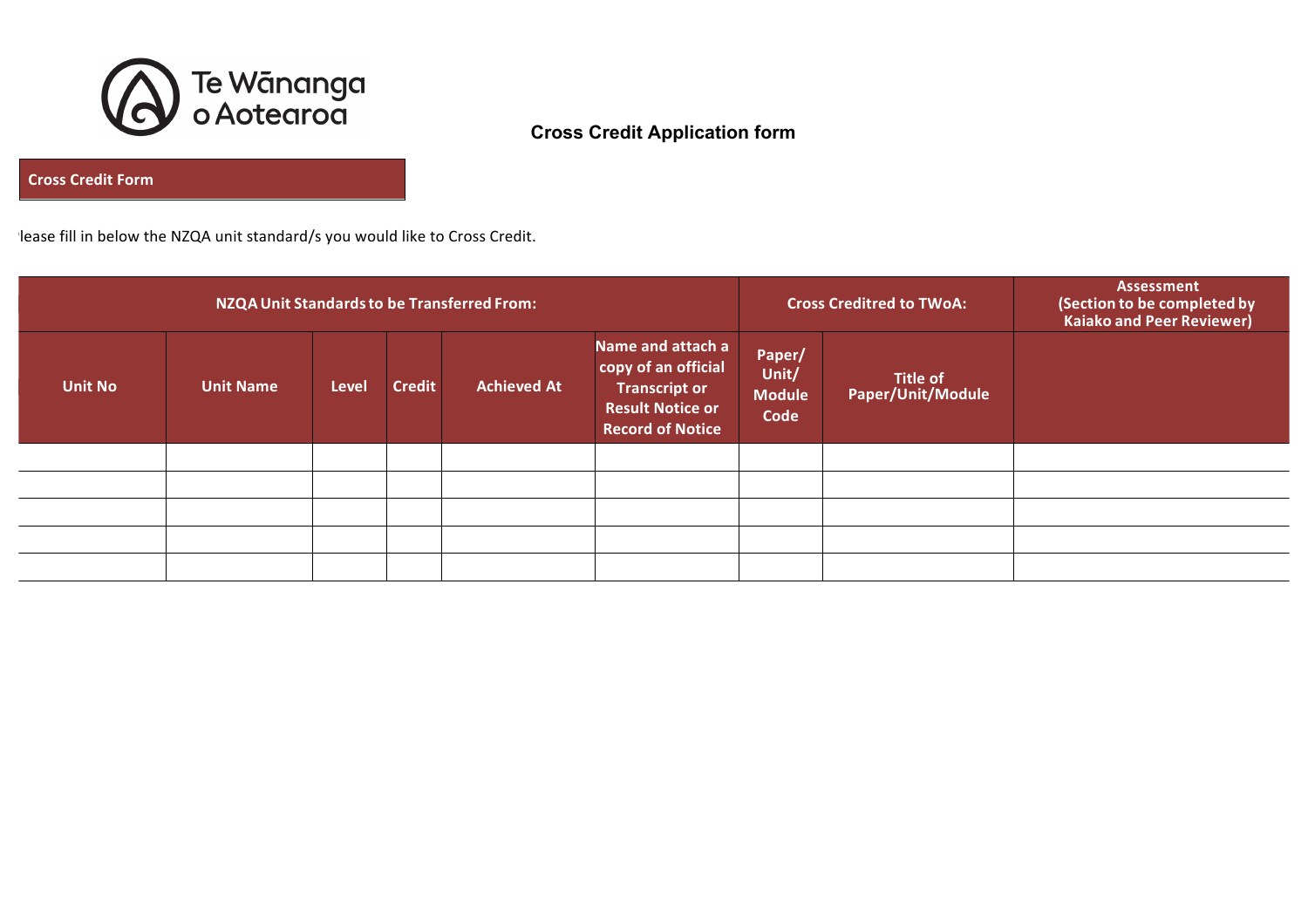

lease fill in below the ako konae / paper / module you would like to transfer credit.

| <b>Credits From</b> |                                                            |              |               |                                                         |                                                                                                                                 | <b>Transfer Credit to TWoA</b>                     | <b>Assessment</b><br>(Section to be completed by Kaiako<br>and Peer Reviewer) |
|---------------------|------------------------------------------------------------|--------------|---------------|---------------------------------------------------------|---------------------------------------------------------------------------------------------------------------------------------|----------------------------------------------------|-------------------------------------------------------------------------------|
| Code                | Title of Ako<br><b>Konae</b><br>' Paper /<br><b>Module</b> | <b>Level</b> | <b>Credit</b> | <b>Name of<br/>Institution Credits</b><br><b>Gained</b> | Name and attach<br>a copy of an<br>official Transcript<br>or Result Notice<br>or Result Notice<br>or Record of<br><b>Notice</b> | TWoA Title of Ako Konae / Paper /<br><b>Module</b> |                                                                               |
|                     |                                                            |              |               |                                                         |                                                                                                                                 |                                                    |                                                                               |
|                     |                                                            |              |               |                                                         |                                                                                                                                 |                                                    |                                                                               |
|                     |                                                            |              |               |                                                         |                                                                                                                                 |                                                    |                                                                               |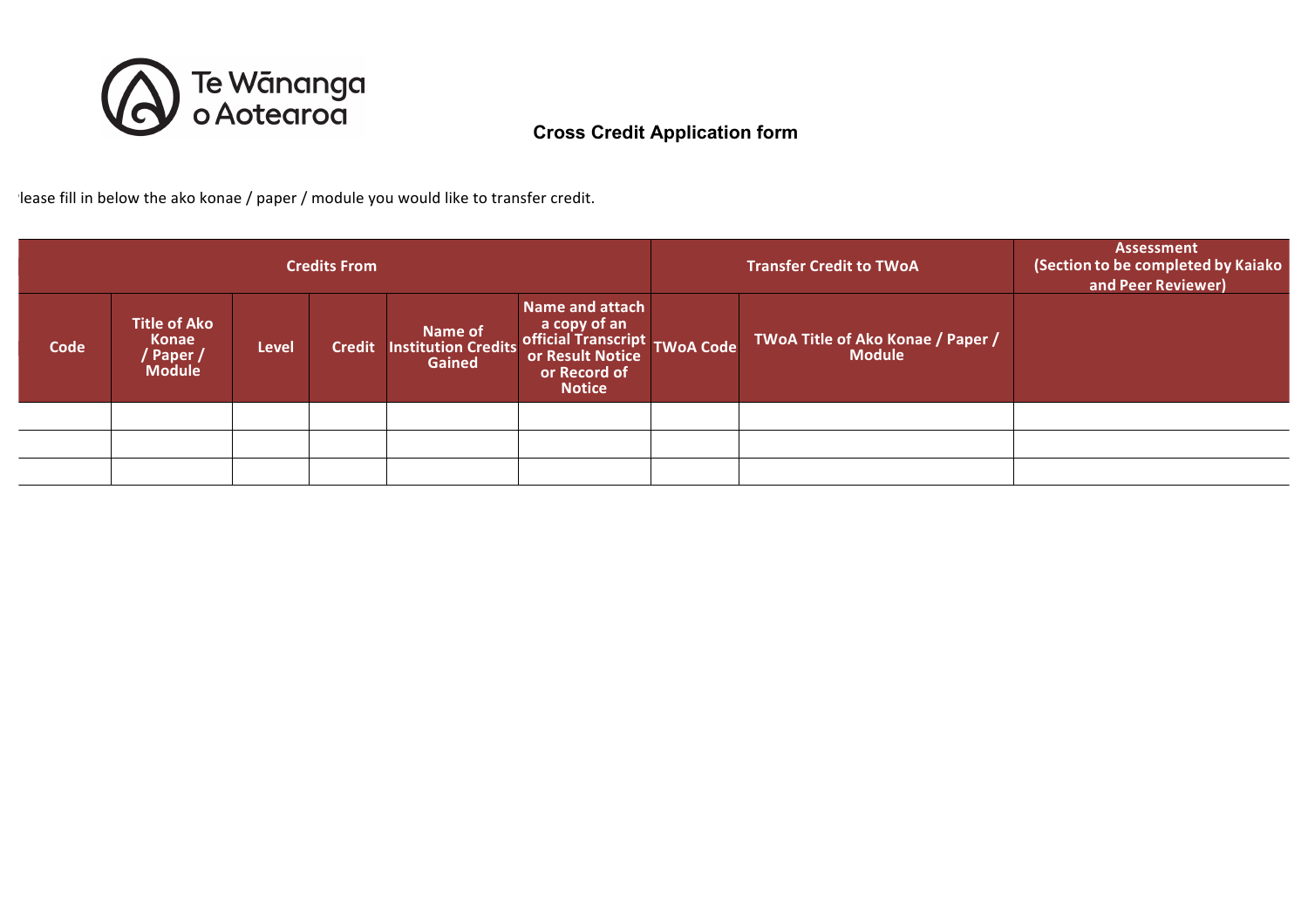

### **TWoA CHECKLIST:**

| <b>Name of Kaiako:</b> |                                               |                                                                           |
|------------------------|-----------------------------------------------|---------------------------------------------------------------------------|
|                        | <b>Date Application Received from Tauira:</b> |                                                                           |
|                        | <b>Date Assessment Completed:</b>             |                                                                           |
|                        | <b>Assessment Recommendation:</b>             |                                                                           |
| Approve<br>⊔           |                                               |                                                                           |
| □                      | Decline and state why:                        |                                                                           |
| $\Box$<br>reviewer.    |                                               | Application and kaiako assessment section completed and submitted to peer |
| □                      | Committee Takiwā (ACT)                        | Recommended decision and supporting documentation submitted to Academic   |
| П                      | Notified tauira of ACT decision.              |                                                                           |
| Kajako<br>Name:        |                                               |                                                                           |
| Kajako<br>Signature:   |                                               |                                                                           |

| <b>Name of Peer Reviewer:</b>                                              |  |  |  |  |
|----------------------------------------------------------------------------|--|--|--|--|
| <b>Date Application Received from Kaiako:</b>                              |  |  |  |  |
| <b>Date Peer Review Completed:</b>                                         |  |  |  |  |
| <b>Meeting</b><br>$\bullet$                                                |  |  |  |  |
| <b>Email</b><br>$\bullet$                                                  |  |  |  |  |
| <b>Peer Review Recommendation:</b>                                         |  |  |  |  |
| Endorse kajako assessment recommendation                                   |  |  |  |  |
| Do not endorse kaiako assessment recommendation and state why:<br>П        |  |  |  |  |
| Peer review assessment section completed and returned to kaiako.<br>$\Box$ |  |  |  |  |
| Peer Reviewer                                                              |  |  |  |  |
| Name:                                                                      |  |  |  |  |
|                                                                            |  |  |  |  |
|                                                                            |  |  |  |  |
| Peer Reviewer                                                              |  |  |  |  |
| Signature:                                                                 |  |  |  |  |
|                                                                            |  |  |  |  |

**Academic Committee Takiwā (ACT):**